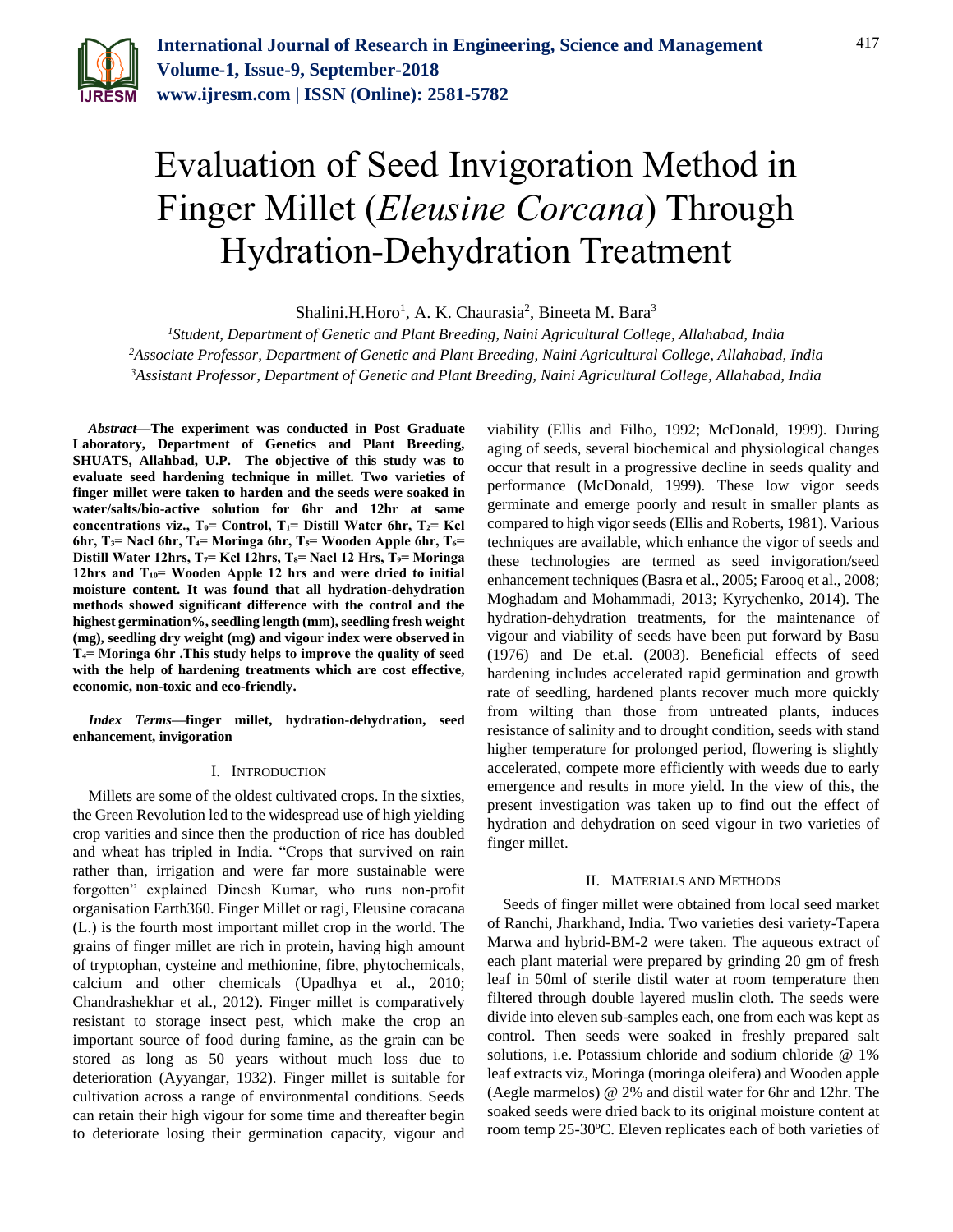

25 seeds from each treatment (100 seeds) were placed in petri dish containing 3 layer of moistened blotters and incubated at  $25 \pm 2$ °C and following parameters were evaluated. Germination percentage was calculated based on the number of normal seedlings on 8th day after planting (according to ISTA 1999) and it was expressed in percentage. Seedling characters of treated and untreated seeds were determined. Root length was taken by randomly selecting ten seedlings from each treatment on 8th day from germination test. The root length will be measured from the tip of the primary root to base of hypocotyl with the help of a scale and mean root length will be expressed in centimetres. Shoot length was also taken by randomly selecting ten seedlings after 8th day the length between hypocotyl and tip of shoot was measured and mean was expressed.Vigour index length was calculated by adopting the formula suggested by Abdul-baki, et al. (1973) and expressed in whole number.

The data obtained from laboratory were analysed statistically following the method of analysis of variance (Fisher, 1948).

# III. RESULTS AND DISCUSSION

Germination test carried out 15 days after treatment, the result of ANOVA did show significant difference on vigour and viability between treated and untreated seeds. It indicated that root, shoot and seedling length at 8 DAP varied for different treatment (Table I & II)

Akther et al (1992) suggested that decreasing in germination percentage was related to chromosomal aberrations that occur under long storage conditions. Decrease of germination percentage in aged seeds may be due to α-amylase activity and carbohydrate content (Bailly, 2004). Seedling emergence was positively influence by the treatment, in desi variety maximum germination percentage was recorded in  $T<sub>3</sub>(98)$  with NaCl 6hr followed by  $T<sub>4</sub>(97)$  with moringa 6hr and in BM-2 variety maximum germination percentage was recorded in  $T_8(98)$  NaCl 12hr followed by  $T_3(97)$  with NaCl 6hr. The treatment of seed with NaCl showed high germination this may be due to the uptake of Na+ and Cl− ions by the seed, maintaining a water potential gradient allowing water uptake during seed

germination.

In desi seed, maximum root length was recorded in T<sub>4</sub>(48.25) with Moringa 6hr followed by  $T<sub>5</sub>(44.15)$  with Wooden apple 6hr. In BM-2 seed maximum root length was recorded in  $T<sub>1</sub>(41.38)$  Distill water 6hr. Hydration with water enhances the emergence due to leaching of inhibitors (Sharrir, 1978) and enhancement of nucleic acid and protine synthesis, thus increase in root length followed by  $T_4(41)$  with Moringa 6hr.In desi seed, maximum shoot length was recorded as  $T<sub>4</sub>(48.25)$ with Moringa 6hr followed by  $T<sub>5</sub>(44.15)$  with Wooden apple 6hr. In BM-2 seed maximum shoot length was recorded in  $T_7(21.75)$  KCl 12hr followed by T<sub>4</sub>(21.53) with Moringa 6hr.In desi seeds, maximum seedling length was recorded in  $T<sub>4</sub>(70.23)$ with Moringa 6hr followed by  $T<sub>5</sub>(70.13)$  with Wooden apple 6hr. In BM-2 seed maximum seedling length was recorded in  $T_{4}(62.53)$  Moringa 6hr followed by  $T_{6}(61.83)$  with Distill water 12 hr.

In desi seeds, maximum fresh weight of seedling was recorded in T $_4$ (31.75) with Moringa 6hr followed by T $_{10}$ (30.75) with Wooden apple 12hr. In BM-2 seed maximum fresh weight of seedling was recorded in  $T_9(31.75)$  Moringa 12hr followed by  $T<sub>6</sub>(28.50)$  with Wooden apple 12 hr. The increase in dry weight was claimed to be due to enhanced lipid utiliza¬tion and enzyme activity due to the presence of bioactive substances in the leaf extracts (Rathinavel and Dharmalingam, 1999). In desi seeds, maximum dry weight of seedling was recorded in  $T<sub>4</sub>(10.75)$  with Moringa 6hr followed by  $T<sub>9</sub>(9.50)$  with Moringa 12hr. In BM-2 seed maximum seedling length was recorded in T<sub>4</sub>(11) Moringa 6hr followed by T<sub>2</sub>(8.50) with KCl 6hr. The treatment with Moringa extract had shown superiority in all the aspect of the experiment like germination, shoot length , root length, seedling length, fresh and dry weight of seedling even in seed vigour and mass. The positive impact of moringa is due to the presence of zeatin in Moringa which is a natural plant hormone and belongs to the cytokinin group, involved in enhancing germination percentage (Makkar and Becker, 1996)

Dehydration of seeds following priming is of vital importance. In fact, sustainability of the beneficial effects of priming depends on subsequent dehydration conditions.

| EFFECT OF TREATMENT ON BOTH VARIETIES SEED GERMINATION AND VIGOUR |              |        |                             |        |              |         |                          |         |  |  |
|-------------------------------------------------------------------|--------------|--------|-----------------------------|--------|--------------|---------|--------------------------|---------|--|--|
| <b>Treatment</b>                                                  | Germination% |        | <b>Seedling Length (Mm)</b> |        | Vigour Index |         | <b>Vigour Index Mass</b> |         |  |  |
|                                                                   | <b>DESI</b>  | $BM-2$ | <b>DESI</b>                 | $BM-2$ | <b>DESI</b>  | $BM-2$  | <b>DESI</b>              | BM2     |  |  |
| $To = CONTROL$                                                    | 80           | 55     | 41.25                       | 30.73  | 3300.00      | 1693.86 | 140.00                   | 96.25   |  |  |
| T <sub>1</sub> = DISTILL WATER 6HR                                | 93           | 92     | 62.35                       | 61.43  | 6077.55      | 5651.10 | 441.75                   | 345.00  |  |  |
| $T_2$ = KCL 6HT                                                   | 95           | 86     | 58.78                       | 50.43  | 5569.38      | 4336.55 | 308.75                   | 731.00  |  |  |
| $T_3$ = NACL 6HR                                                  | 98           | 97     | 62.53                       | 61.30  | 6127.45      | 5946.10 | 343.00                   | 679.00  |  |  |
| T <sub>4</sub> = MORINGA 6HR                                      | 97           | 96     | 70.23                       | 62.53  | 6811.83      | 6002.40 | 1042.75                  | 1056.00 |  |  |
| T <sub>5</sub> = WOODEN APPLE 6HR                                 | 96           | 96     | 70.13                       | 61.10  | 6732.00      | 5865.60 | 768.00                   | 816.00  |  |  |
| T <sub>6</sub> = DISTILL WATER 12                                 | 92           | 92     | 51.98                       | 61.83  | 4781.70      | 5687.90 | 621.00                   | 322.00  |  |  |
| $T_7 = KCL 12HR$                                                  | 97           | 94     | 62.73                       | 57.20  | 6084.33      | 5376.80 | 776.00                   | 258.50  |  |  |
| $Ts = NACL 12 HR$                                                 | 91           | 98     | 62.25                       | 61.43  | 5664.75      | 6019.65 | 500.50                   | 465.50  |  |  |
| T9= MORINGA 12HR                                                  | 93           | 86     | 50.88                       | 57     | 4731.38      | 4902.00 | 883.50                   | 322.50  |  |  |
| T <sub>10</sub> = WOODEN APPLE 12 HR                              | 92           | 84     | 48.73                       | 50.83  | 4482.70      | 4269.30 | 414.00                   | 420.00  |  |  |
| S.EM                                                              | 1.497        | 1.856  | 0.341                       | 0.577  | 79.529       | 52.685  | 113.226                  | 76.964  |  |  |
| C.D AT 5%                                                         | 4.309        | 5.340  | 0.982                       | 1.659  | 228.824      | 151.587 | 325.779                  | 221.445 |  |  |

TABLE I